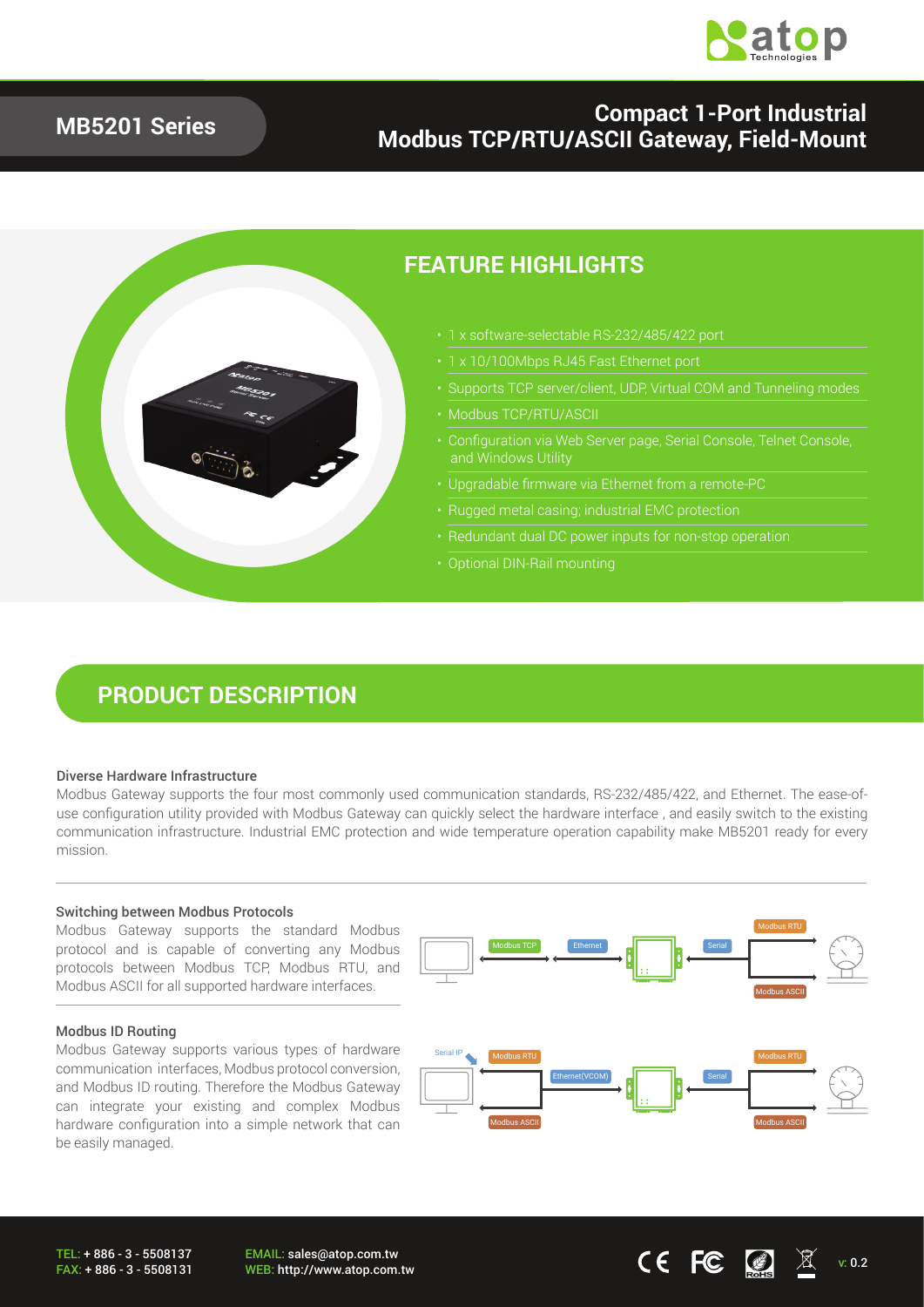

 $CE$  FC  $\boxed{3}$   $X$  v: 0.2

# **SPECIFICATIONS**

| <b>Network Interface</b>                               |                                                                                                                                                                                  |  |
|--------------------------------------------------------|----------------------------------------------------------------------------------------------------------------------------------------------------------------------------------|--|
| <b>Ethernet Port</b>                                   | 1x 10/100BASE-T(X) RJ-45                                                                                                                                                         |  |
| Compliance                                             | IEEE 802.3 for 10BASE-T<br>IEEE 802.3u for 100BASE-T(X)                                                                                                                          |  |
| <b>Serial Interface</b>                                |                                                                                                                                                                                  |  |
| Connector                                              | 9-Pin D-Sub9 connector(Male, -DB version) or 5-Pin Terminal block (-TB version)                                                                                                  |  |
| Ports                                                  | $\mathbb{1}$                                                                                                                                                                     |  |
| Mode                                                   | RS-232/RS-485(2 and 4 wire)/RS-422, software selectable                                                                                                                          |  |
| <b>Baud Rate</b>                                       | 1200~230,400 bps (RS-485 4-wire allows up to 921,600 bps)                                                                                                                        |  |
| Parity                                                 | None, Odd, Even, Space, Mark                                                                                                                                                     |  |
| Data Bits                                              | 7,8                                                                                                                                                                              |  |
| <b>Stop Bits</b>                                       | 1,2                                                                                                                                                                              |  |
| Flow Control                                           | None, Xon/Xoff, RTS/CTS (RS-232 only)                                                                                                                                            |  |
| <b>Power Characteristics</b>                           |                                                                                                                                                                                  |  |
| Connector                                              | 3-Pin 5.08mm Lockable Terminal Block and DC Jack for redundancy                                                                                                                  |  |
| Input Voltage<br>Power Consumption<br>Power Redundancy | 3-Pin 5.08mm Lockable Terminal Block: 9-30VDC; DC Jack 5VDC<br>< 9W<br>Yes                                                                                                       |  |
| <b>Reverse Polarity Protection</b>                     | Yes                                                                                                                                                                              |  |
| <b>Mechanicals</b>                                     |                                                                                                                                                                                  |  |
| Dimensions ( $W \times D \times H$ )                   | 65mm x 78mm x 28mm (without wall-mount part)<br>MB5201-TB: 88.5 x 78.3 x 27.8mm (with wall-mount part)<br>MB5201-DB: 88.5 x 84 x 27.8mm (with wall-mount part and DB9 connector) |  |
| Installation                                           | Wall-Mount or DIN-Rail (optional kit)                                                                                                                                            |  |
| <b>Reset Button</b>                                    | Yes                                                                                                                                                                              |  |
| Weight                                                 | 185g                                                                                                                                                                             |  |
| <b>Environmental Limits</b>                            |                                                                                                                                                                                  |  |
| <b>Operating Temperature</b>                           | $-40^{\circ}$ C ~ 70°C (-40°F ~ 158°F)                                                                                                                                           |  |
| Storage Temperature                                    | $-40^{\circ}$ C ~ 85°C (-40°F ~ 185°F)                                                                                                                                           |  |
| Ambient Relative Humidity                              | $5 \sim 95\%$ RH, (non-condensing)                                                                                                                                               |  |
| <b>Software</b>                                        |                                                                                                                                                                                  |  |
| Protocols                                              | TCP, IPv4, UDP, DHCP Client, HTTP, HTTPS, Telnet, ARP, SNMPv1, v2c, v3                                                                                                           |  |
| Configuration                                          | Atop Management Utility, Web UI, Telnet, CLI                                                                                                                                     |  |
| VirtualCOM                                             | Windows/Linux redirection software                                                                                                                                               |  |
| Modbus                                                 | TCP/RTU/ASCII                                                                                                                                                                    |  |

TEL: + 886 - 3 - 5508137 FAX: + 886 - 3 - 5508131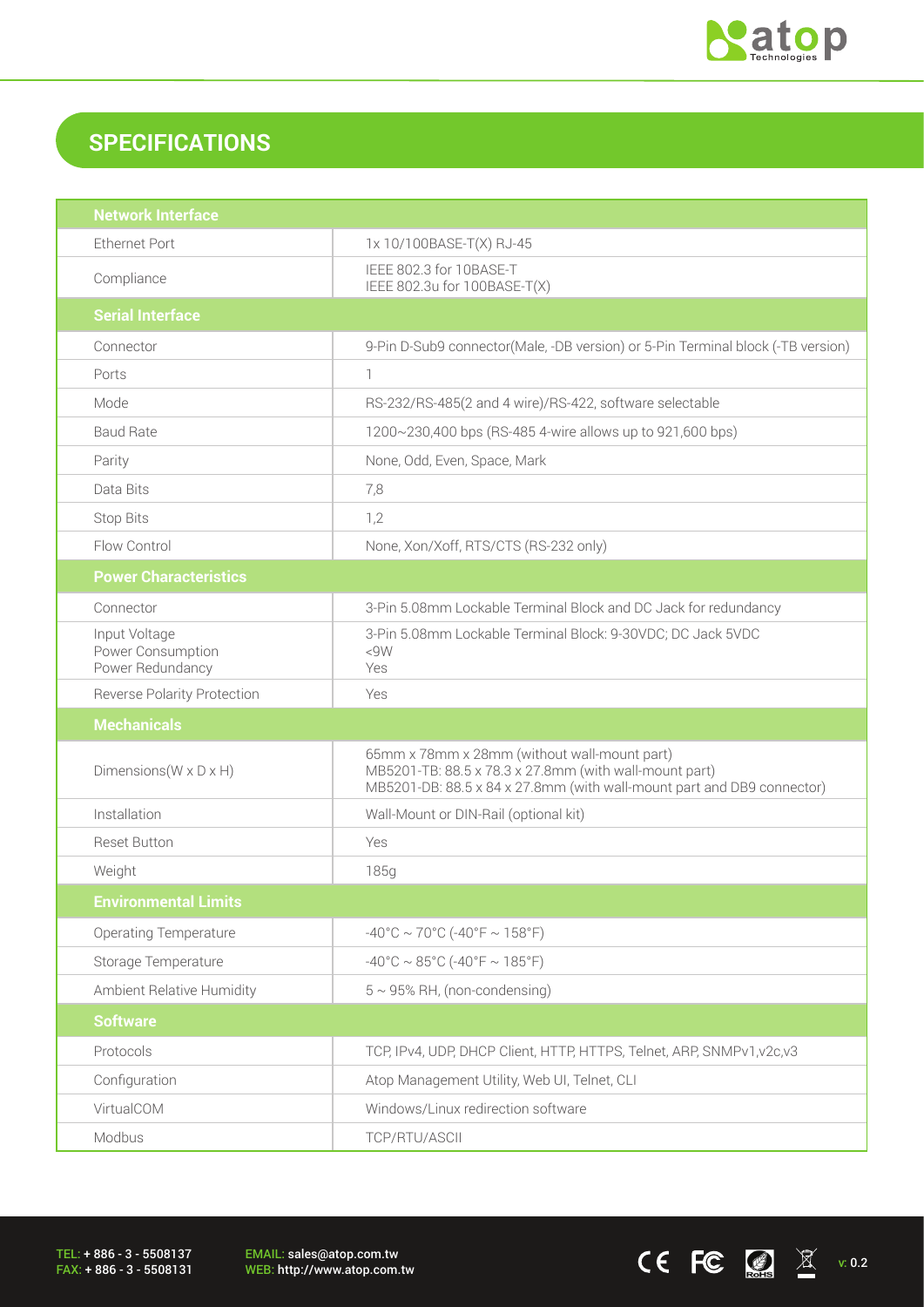

| <b>TCP Client</b> | Single destination or VirtualCOM            |
|-------------------|---------------------------------------------|
| <b>TCP Server</b> | 4 Connections; VirtualCOM or reverse Telnet |
| JDP               | Up to 4 Ranges IP                           |

## **REGULATORY APPROVALS**

| <b>Approvals</b> |                                                                                                                   |                                                             |                                                                                                  |                                      |  |
|------------------|-------------------------------------------------------------------------------------------------------------------|-------------------------------------------------------------|--------------------------------------------------------------------------------------------------|--------------------------------------|--|
| Safety           | EN 60950-1                                                                                                        |                                                             |                                                                                                  |                                      |  |
| <b>EMC</b>       | FCC Part 15, Subpart B, Class A<br>EN 55032, EN61000-6-4<br>EN 61000-3-2<br>EN 61000-3-3<br>EN 55024, EN61000-6-2 |                                                             |                                                                                                  |                                      |  |
| <b>Test</b>      | <b>Item</b>                                                                                                       |                                                             | <b>Value</b>                                                                                     | <b>Level</b>                         |  |
| IEC 61000-4-2    | <b>ESD</b>                                                                                                        | Contact Discharge<br>Air Discharge                          | ±4KV<br>±8KV                                                                                     | 3<br>3                               |  |
| IEC 61000-4-3    | <b>RS</b>                                                                                                         | 80-1000MHz                                                  | 10(V/m)                                                                                          | 3                                    |  |
| IEC 61000-4-4    | <b>EFT</b>                                                                                                        | <b>AC Power Port</b><br>DC Power Port<br>Signal Port        | $±2.0$ KV<br>$±1.0$ KV<br>±1.0KV                                                                 | $\ensuremath{\mathcal{S}}$<br>3<br>3 |  |
| IEC 61000-4-5    | Surge                                                                                                             | <b>AC Power Port</b><br><b>AC Power Port</b><br>Signal Port | Line-to Line±1.0KV<br>Line-to Earth±2.0KV<br>Line-to Earth±1.0KV                                 | $\ensuremath{\mathsf{3}}$<br>3<br>3  |  |
| IEC 61000-4-6    | CS                                                                                                                | 0.15-80MHz                                                  | 10 Vrms                                                                                          | 3                                    |  |
| IEC 61000-4-8    | PFMF                                                                                                              | Enclosure                                                   | 10A/m                                                                                            | 3                                    |  |
| IEC 61000-4-11   | <b>DIP</b>                                                                                                        | <b>AC Power Port</b>                                        | 1. >95%, Reduction, 0.5 period<br>2. 30%, Reduction, 25 period<br>3. >95%, Reduction, 250 period |                                      |  |
| Shock            | MIL-STD-810F Method 516.5                                                                                         |                                                             |                                                                                                  |                                      |  |
| Drop             | MIL-STD-810F Method 516.5                                                                                         |                                                             |                                                                                                  |                                      |  |
| Vibration        | MIL-STD-810F Method 514.5 C-1 & C-2                                                                               |                                                             |                                                                                                  |                                      |  |
| RoHS             | Yes                                                                                                               |                                                             |                                                                                                  |                                      |  |
| <b>MTBF</b>      | 25.29 years according to MIL-HDBK-217F, 25 degrees C                                                              |                                                             |                                                                                                  |                                      |  |
| Warranty         | 5 years                                                                                                           |                                                             |                                                                                                  |                                      |  |